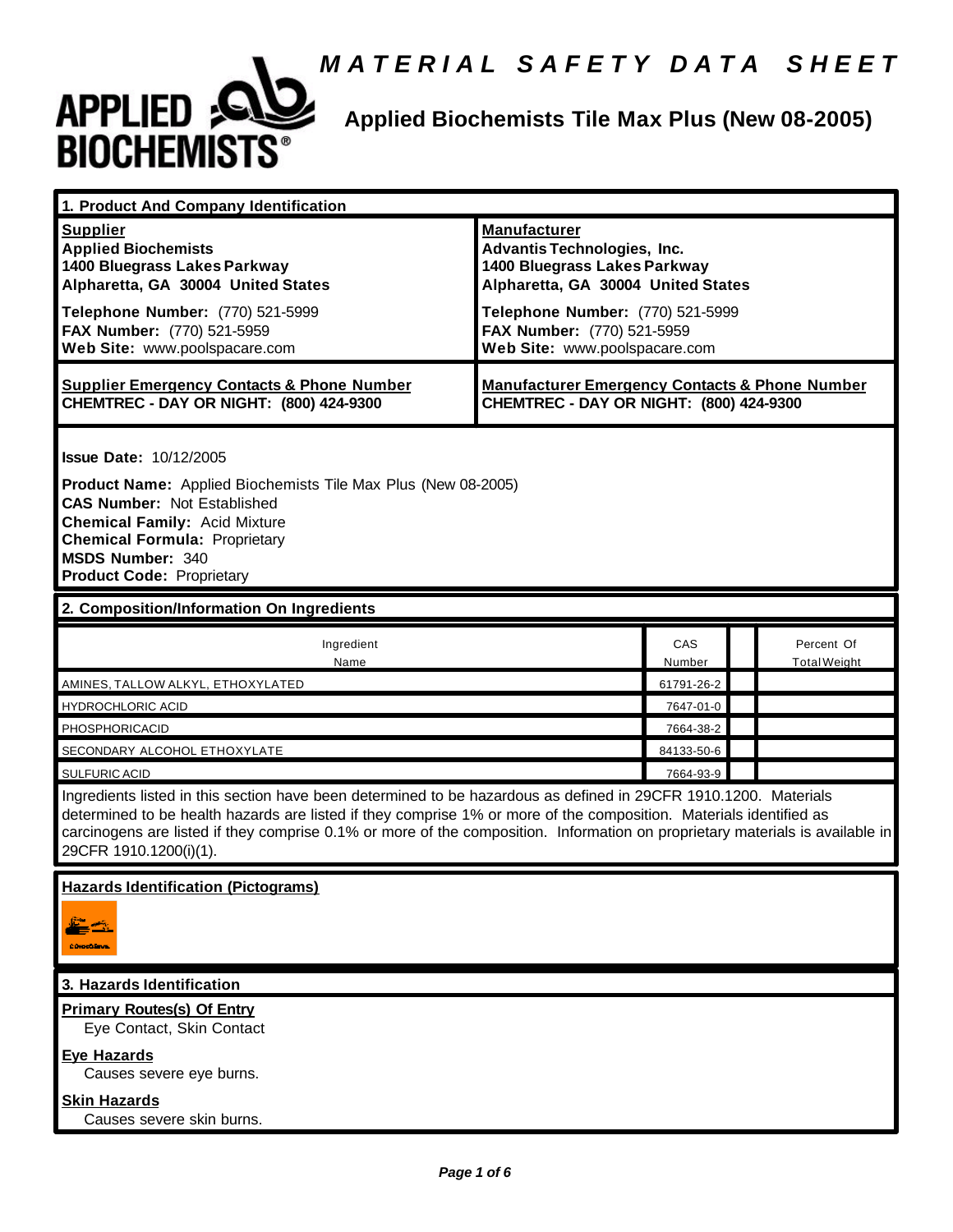**Applied Biochemists Tile Max Plus (New 08-2005)**

#### **3. Hazards Identification - Continued**

#### **Ingestion Hazards**

Corrosive to living tissue.

#### **Inhalation Hazards**

May cause severe allergic respiratory reaction.

#### **Signs And Symptoms**

Irritation of Eyes, Skin and Respiratory Passages

#### **First Aid (Pictograms)**



#### **4. First Aid Measures**

#### **Eye**

In case of contact, hold eyelids apart and immediately flush eyes with plenty of water for at least 15 minutes.Call a physician or a poison control center immediately.

#### **Skin**

Rinse the affected area with tepid water for at least 15 minutes.Get medical attention immediately if irritation (redness, rash, blistering) develops and persists.

#### **Ingestion**

DO NOT INDUCE VOMITING. Drink large amounts of water. Contact a physician or poison control.

#### **Inhalation**

If inhaled, remove to fresh air. If breathing is difficult, give oxygen. Call a physician or a poison control center immediately.

#### **Fire Fighting (Pictograms)**



#### **5. Fire Fighting Measures**

**Flash Point:** N/A °F

#### **Extinguishing Media**

Use the appropriate extinguishing media for the surrounding fire.

#### **Fire Fighting Instructions**

Water can be used to cool and protect exposed material. Firefighters should wear self-contained breathing apparatus and full protective gear.

#### **6. Accidental Release Measures**

Neutralize spill area with soda ash or lime. Flood with water. Use appropriate containers to avoid environmental contamination. Use appropriate personal protective equipment (PPE).

#### **7. Handling And Storage**

#### **Handling And Storage Precautions**

Keep out of reach of children. Do not store with alkalis.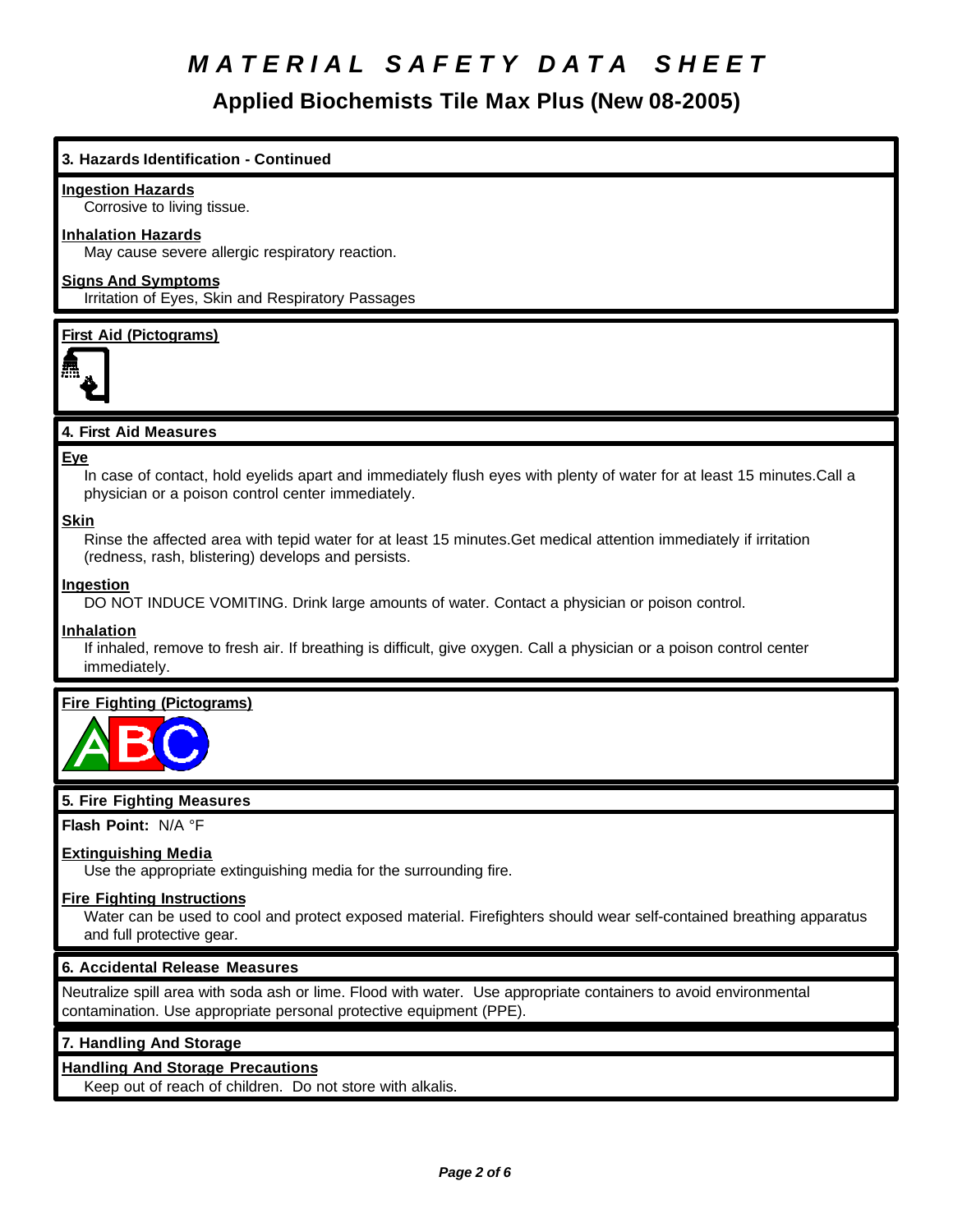**Applied Biochemists Tile Max Plus (New 08-2005)**

#### **7. Handling And Storage - Continued**

#### **Handling Precautions**

Avoid contact with eyes. Avoid contact with skin and clothing. Wash thoroughly after handling.

#### **Storage Precautions**

Avoid contact with Alkalis, Amines, and Metals. Keep out of reach of children.

#### **Work/Hygienic Practices**

Use safe chemical handling procedures suitable for the hazards presended by this material.

#### **Protective Clothing (Pictograms)**



#### **8. Exposure Controls/Personal Protection**

#### **Engineering Controls**

Local exhaust acceptable. Special exhaust not required

#### **Eye/Face Protection**

Safety glasses with side shields or goggles recommended.

#### **Skin Protection**

Chemical-resistant gloves.

#### **Respiratory Protection**

None normally required.

#### **Ingredient(s) - Exposure Limits**

HYDROCHLORIC ACID ACGIH TLV-CEILING 5 ppm OSHA PEL-CEILING 5 ppm PHOSPHORIC ACID ACGIH TLV-STEL 3 mg/m3 ACGIH TLV-TWA 1 mg/m3 OSHA PEL-TWA 1 mg/m3 SULFURIC ACID ACGIH TLV-STEL 3 mg/m3 ACGIH TLV-TWA 1 mg/m3 OSHA PEL-TWA 1 mg/m3

#### **9. Physical And Chemical Properties**

#### **Appearance**

amber, viscous liquid

**Odor**

Mild

**Chemical Type:** Mixture **Physical State:** Liquid **Melting Point:** n/a °F **Boiling Point:** 212 °F **Specific Gravity:** 1.1-1.2 **Percent Volitales:** NOT DETERMINED **Packing Density:** NOT DETERMINED **Vapor Pressure:** NOT DETERMINED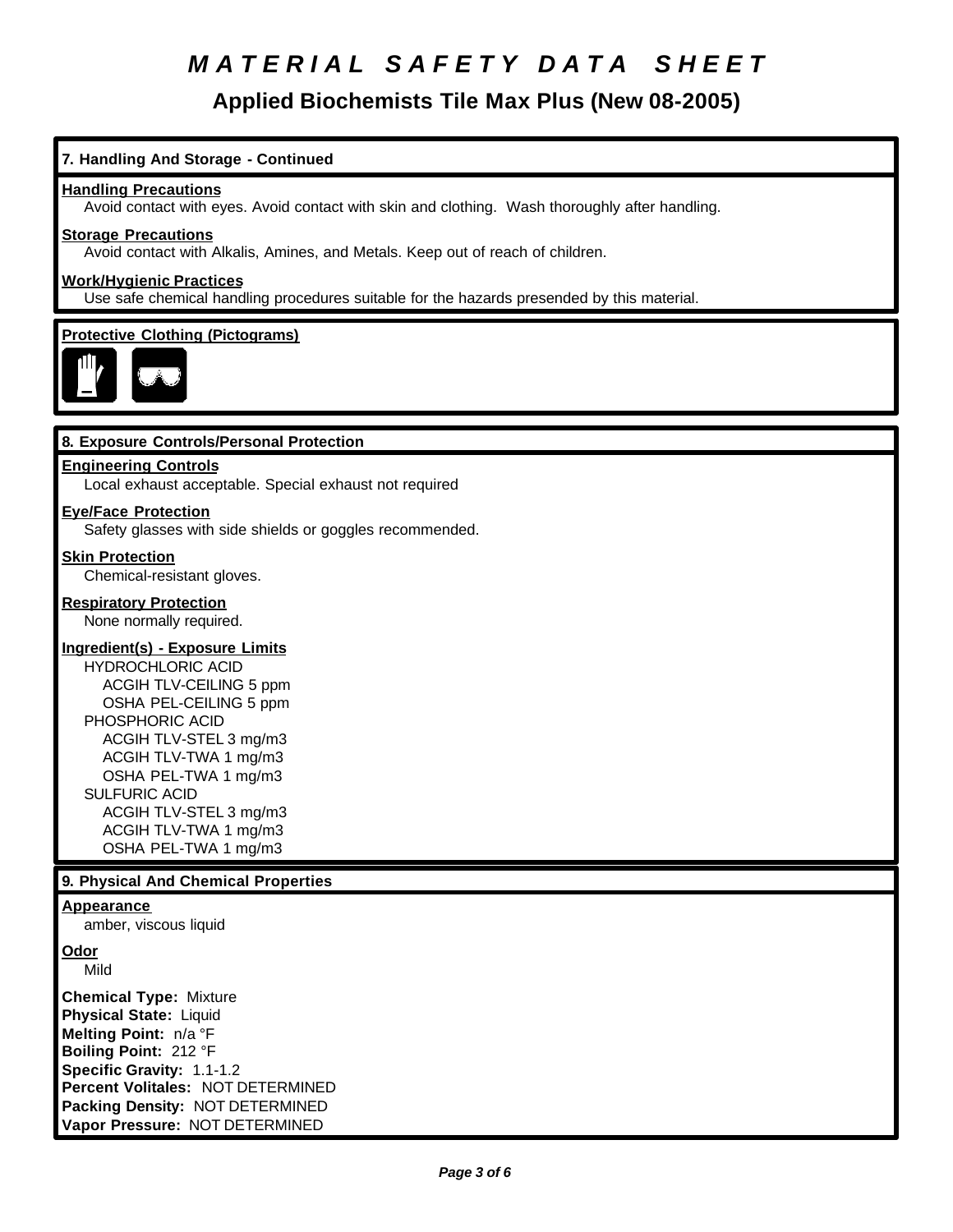### **Applied Biochemists Tile Max Plus (New 08-2005)**

| 9. Physical And Chemical Properties - Continued                                                                                                               |
|---------------------------------------------------------------------------------------------------------------------------------------------------------------|
| <b>Odor - Continued</b><br>Vapor Density: >1<br>pH Factor: 0-2<br>Solubility: Soluble in Water<br>Viscosity: NOT DETERMINED<br><b>Evaporation Rate: &lt;1</b> |
| 10. Stability And Reactivity                                                                                                                                  |
| <b>Stability: Stable</b><br>Hazardous Polymerization: Will not occur                                                                                          |
| <b>Conditions To Avoid (Stability)</b><br>Avoid contact with strong Amines, Alkalis, and Metals. Heat can cause hydrogen chloride.                            |
| <b>Incompatible Materials</b><br>Alkalis, Amines and Metals                                                                                                   |
| <b>Hazardous Decomposition Products</b><br>Hydrogen Chloride                                                                                                  |
| 11. Toxicological Information                                                                                                                                 |
| Ingredient(s) - Carginogenicity<br><b>SULFURIC ACID</b><br>NTP - Listed On The National Toxicology Program<br>Listed In The IARC Monographs                   |
| 12. Ecological Information                                                                                                                                    |
| No Data Available                                                                                                                                             |
| 13. Disposal Considerations                                                                                                                                   |
| Refer to applicable federal, state, and local regulations prior to disposition of container and residual contents.                                            |
| 14. Transport Information                                                                                                                                     |
| <b>Proper Shipping Name</b><br>Corrosive, Liquid, Acidic, Inorganic, N.O.S. (Hydrochloric and Sulfuric Acids)                                                 |
| <b>Hazard Class</b><br>8, PGII (<1L Consumer Commodity ORM-D)                                                                                                 |
| <b>DOT Identification Number</b><br><b>UN3264</b>                                                                                                             |
| <b>DOT (Pictograms)</b>                                                                                                                                       |
| 1 X<br>wa ne m                                                                                                                                                |
| 15. Regulatory Information                                                                                                                                    |
| Ingredient(s) - U.S. Regulatory Information<br><b>HYDROCHLORIC ACID</b>                                                                                       |

SARA Title III - Section 313 Form "R"/TRI Reportable Chemical

 SARA - Acute Health Hazard SULFURIC ACID

SARA Title III - EPA Part 355 Extremely Hazardous Substance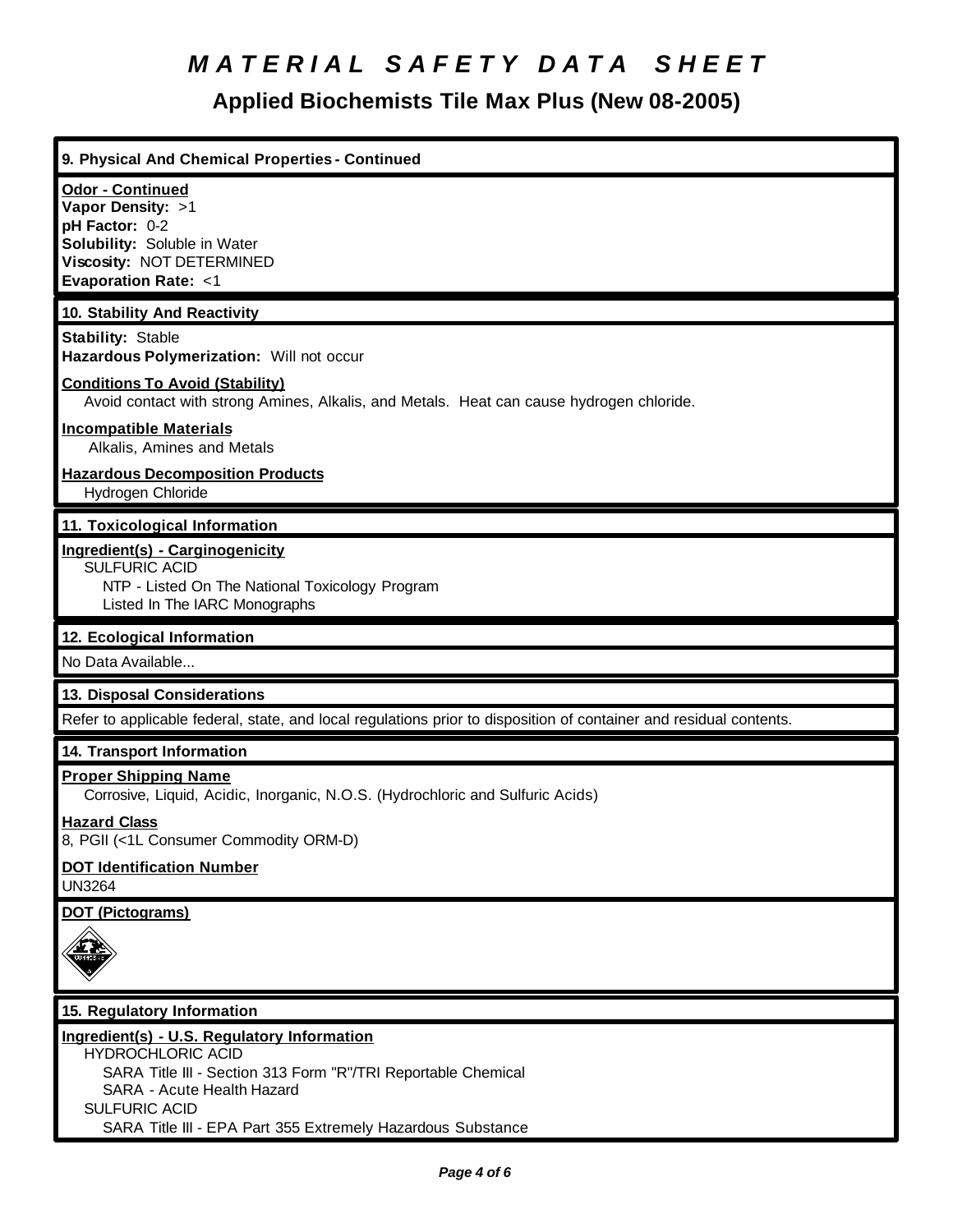### **Applied Biochemists Tile Max Plus (New 08-2005)**

| 15. Regulatory Information - Continued                                                                                                                                                                                                                                                                                                                                                                                                                                                                                                                                                                                                                                                                                             |
|------------------------------------------------------------------------------------------------------------------------------------------------------------------------------------------------------------------------------------------------------------------------------------------------------------------------------------------------------------------------------------------------------------------------------------------------------------------------------------------------------------------------------------------------------------------------------------------------------------------------------------------------------------------------------------------------------------------------------------|
| Ingredient(s) - U.S. Regulatory Information - Continued<br>SARA Title III - Section 313 Form "R"/TRI Reportable Chemical<br><b>SARA - Acute Health Hazard</b><br>SARA - Chronic Health Hazard<br>SARA - Fire Hazard<br>SARA - Reactivity Hazard                                                                                                                                                                                                                                                                                                                                                                                                                                                                                    |
| <b>Ingredient(s) - State Regulations</b><br><b>HYDROCHLORIC ACID</b><br>New Jersey - Workplace Hazard<br>New Jersey - Environmental Hazard<br>New Jersey - Special Hazard<br>New Jersey - TCPA Extraordinarily Hazardous Substance<br>Pennsylvania - Workplace Hazard<br>Pennsylvania - Environmental Hazard<br>Massachusetts - Hazardous Substance<br>New York City - Hazardous Substance<br><b>SULFURIC ACID</b><br>New Jersey - Workplace Hazard<br>New Jersey - Environmental Hazard<br>New Jersey - Special Hazard<br>Pennsylvania - Workplace Hazard<br>Pennsylvania - Environmental Hazard<br>California - CalARP Table 3 Regulated Substance<br>Massachusetts - Hazardous Substance<br>New York City - Hazardous Substance |
| <b>Canadian Regulatory Information</b><br>Class D, Div 1a - Poisonous or Infectious Material: immediate and serious toxic effects<br>Class D, Div 2a - Poisonous or Infectious Material: other toxic effects<br>Class D, Div 2b - Poisonous or Infectious Material: other toxic effects<br>Class E - Corrosive Material                                                                                                                                                                                                                                                                                                                                                                                                            |
| <b>WHMIS - Canada (Pictograms)</b>                                                                                                                                                                                                                                                                                                                                                                                                                                                                                                                                                                                                                                                                                                 |
| <b>NFPA</b><br><b>HMIS</b><br><b>HEALTH</b><br>3 <sup>1</sup><br>$\pmb{0}$<br><b>FLAMMABILITY</b><br>2 <sup>1</sup><br><b>REACTIVITY</b><br>$\mathbf{1}$<br>$\mathsf{x}$<br><b>PERSONAL</b><br><b>PROTECTION</b><br>16. Other Information                                                                                                                                                                                                                                                                                                                                                                                                                                                                                          |
| <b>Revision/Preparer Information</b><br><b>MSDS Preparer: JHW</b><br>This MSDS Superceeds A Previous MSDS Dated: 05/09/2005                                                                                                                                                                                                                                                                                                                                                                                                                                                                                                                                                                                                        |